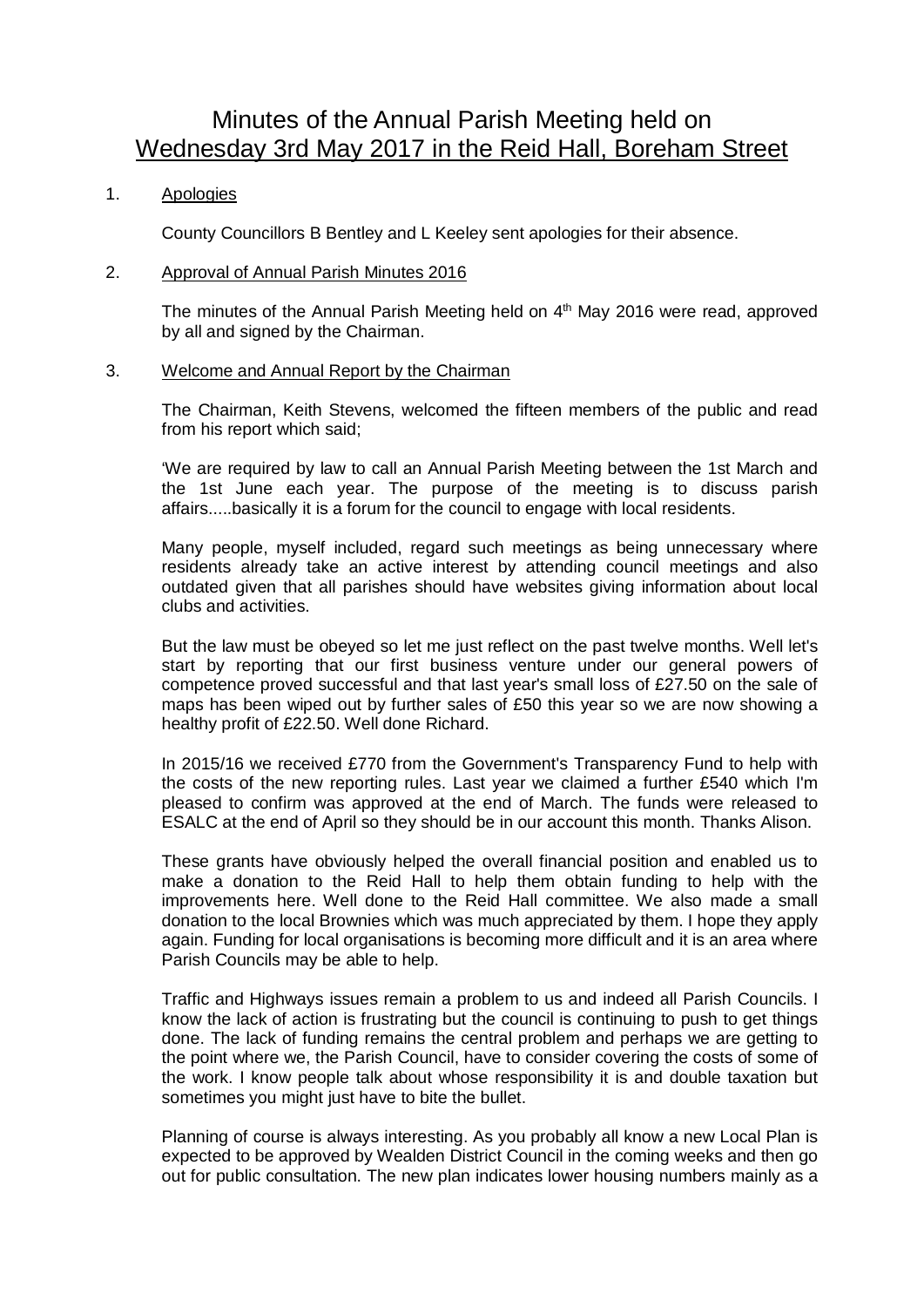result of the nitrogen levels on Ashdown Forest. WDC have issued various papers on the subject of the new plan but the one that best sums up the position was the letter issued to planning agents. It's on the Wealden website but I will ask Alison to attach a copy to this report.

Sadly Michael and Sara stepped down from the Council last year. Let me once again thank them for all their help. It is pleasing however that there were willing volunteers to step in and fill the vacancies. Thank you Will and Denise. At this point I would to finish by thanking Richard and Chris for all they do....they are now regarded as "old-staggers" and only a few years more before Richard gets that telegram from Katie!

Finally a big thank you to Alison for all she does and for putting up with us. And a formal congratulations from the Council to Alison on being appointed a Fellow of the Institute of Local Council Management'.

### 4. Report from County and District Councillors

District Councillor P Doodes read from her report. Her report is as follows;

### My work at Wealden

At Wealden I have the role of Vice Chairman of the Council. I serve on the Overview and Scrutiny Committee which holds the Cabinet to account; the Public Health and Public Safety Portfolio Holder Advisory Group, which advises the Portfolio Holder; from time to time I am also part of small task and finish groups which deal with the day to day aspects of the organisation.

In addition to holding the Cabinet to account and scrutinising the decisions of Wealden, the Overview and Scrutiny Committee also has the power to call in and scrutinise the work of other agencies. During the year we have again questioned, amongst others, East Sussex Highways, Kier, Freedom Leisure and the Police.

#### Wealden Local Plan

The review of the current Local Plan started, as required by the Planning Inspector, with the publication of the Issues and Options and recommendations in 2015. Over the last year Wealden has received data that shows the nitrate damage to the Ashdown Forest has been more extensive than at first thought. Consequently the number of houses outlined in the Objectively Assessed Housing Need (A Government formula) has been reduced from 20,000 to 11,456. This lower figure includes 7392 that have already been given planning approval. The proposed Local Plan will therefore include allocating sites for 4064 additional homes for the period to 2033. Those sites are shown in the proposed plan which was published in March. It is important that the infrastructure is provided at the same time as the houses are built and this is included in the plan.

### Services and free car parking

Wealden continues to deliver quality services and maintains Free Car Parking so as to support local business in our market towns.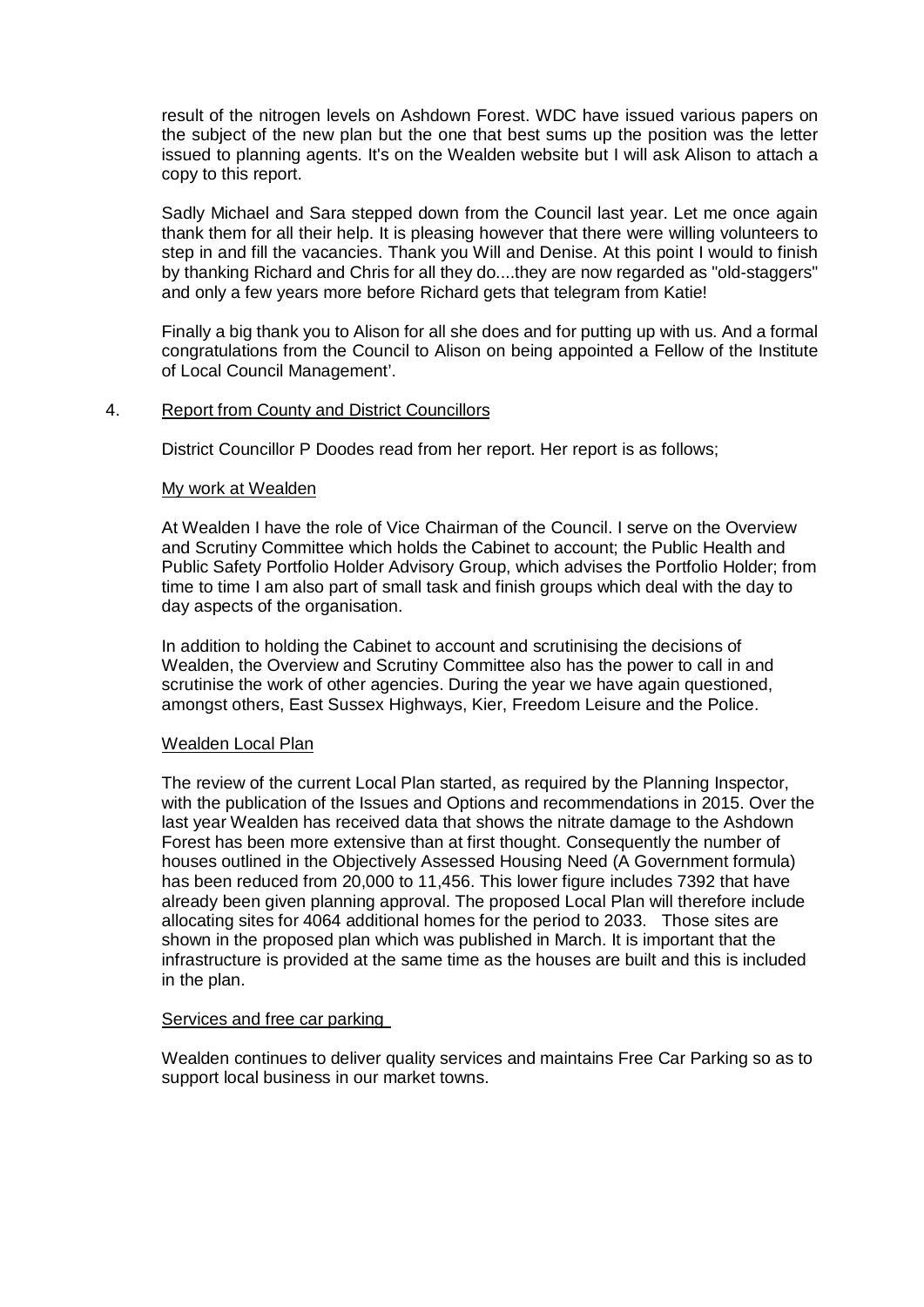## Waste

Wealden's recycling rate is the best in East Sussex with almost 50% of waste being recycled. An additional 49% of waste is sent to the incinerator at Newhaven where it is turned into electricity. Less than 1% of all Wealden's waste is sent to landfill.

## Kier

Our contractor, Kier, has performed well over the last year. I am pleased to report missed bins are fewer than before. Wealden continues to collect garden waste without extra charge, unlike our neighbours. Unfortunately street cleaning has been less successful so steps are being taken to introduce improvements. Since Wealden signed up to the joint waste collection contract in 2013 the council has saved almost £4m over what would have been the cost of continuing the In-House Service.

However there have been concerns about how Kier has managed the contract. Over the past few months negotiations have been taking place and the Joint Councils have agreed to terminate the contract with Kier in 2019 and appoint a new contractor from that date. It is expected that the collection method will be similar to the present one.

# Housing Company

Wealden has set up a housing company. This will be run on a commercial basis but is aimed at delivering housing to those wishing to downsize, younger residents wishing to get on to the housing ladder and often wanting smaller properties to start out.

The housing company will seek to build some houses for sale, some for rent and will include shared ownership.

# Council Tax

After freezing Council Tax for 5 of the last 6 years Wealden has found it necessary to raise Council Tax by 2.8% for the year 2017-2018. This action was essential to maintain the high level of services to our residents.

### **Crematorium**

The planned crematorium is on schedule. This facility will benefit the people of Wealden as its central position in Horam will reduce travel times for many residents.

### My work in Wartling

My high profile activities this year have been around:

- Rubbish and Non Collections, I am grateful to say missed bins in Wartling are fewer than before. I have also received fewer complaints about the abandonment of bins on the pavement after they are emptied.
- Fly tips has been dealt with quickly and efficiently, however tips on The Horse Walk continue to cause problems.
- Road Safety Anti social driving and speeding vehicles. Unfortunately drivers are particularly selfish when using rural roads and I envisage this task will continue indefinitely, but that is no excuse for not continuing to try to reduce speeding etc. Katy Bourne, Sussex Police Commissioner, knows the high level of our concerns because we take every opportunity to tell her!
- Neighbourhood Policing Disappearing PCSO's and reducing neighbourhood policing is something that I am and will continue to lobby against.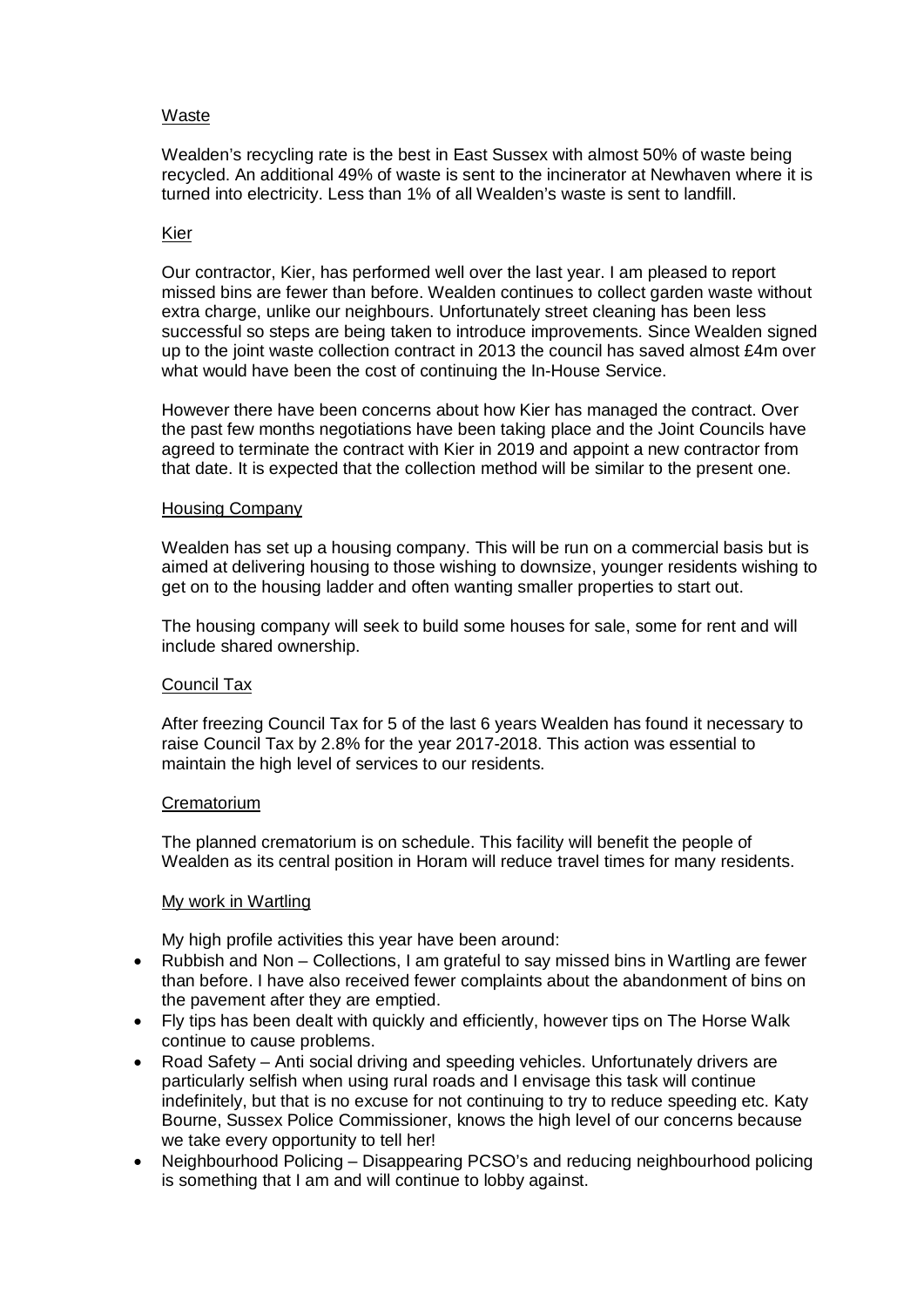- Much of the work I carry out locally is confidential as it is on a one to one basis. This is most rewarding as I can help individuals and very often make a difference. Whilst I cannot tell you about individual cases I can say the topics covered have included:
	- 1. Assisting with planning matters
	- 2. Accessing benefits for those finding it increasingly difficult to afford to stay in their own home
	- 3. Accessing Social Care and obtaining help with attending hospital and Doctor appointments
	- 4. Signposting those people who find it difficult to understand official literature and helping to fill in forms

I am privileged to have represented Wartling on Wealden District Council since 2003. Thank you for your welcome and continued support. I enjoy working with Wartling Parish Council, I have forged a close working relationship with County Councillor Bill Bentley which I value and am always amazed and delighted at the way I am accepted, included and supported by the people who live in the Parish.

County Councillor B Bentley sent a written report which said;

'The annual report for the county council for the past year has both achievement and challenge for the future. My role has continued as Lead Member for Adult Social Care and Community Safety. An area of local government activity that has been much debated both locally and nationally and in which I have represented the East Sussex Community both at County Hall and to Government.

The increase in costs for social care plus a significant increase in demand has led to significant pressures for adult social care, particularly given the demography of our country, this culminated in the budget announcement of increased funding for the next three years and the search for a new funding formula. In East Sussex we lobbied for this and we will receive £22 million over the next three years.

Locally we have launched a new health and social care partnership called East Sussex Better Together, Accountable Care Model, A pioneer scheme which is being closely looked at by ministers and government officials which could develop in time to become a potential new model for the country. Launched at the beginning of this financial year Accountable Care will run in shadow form for 12 months whilst joint commissioning and staffing is transitioned. The intention of this project is to maintain local support structures through your GP surgery. Moving away from acute care towards primary care services delivered either at home or as close to home as possible. The potential release of hospital beds should lead to surgical and medical improvement over time and significantly an opportunity to reduce blocked beds in our hospitals.

My role with the Local Government Association has changed this year to focus on safer and stronger communities; whilst this is an opportunity to examine policies around domestic abuse and white slavery. It also looks at licensing and most importantly has been engaged with the issues of water safety following the deaths which occurred at Camber Sands last year.

I would like to thank the residents and businesses within the Wartling parish for their continued help and support. I would also like to thank the chairman, councillors and parish clerk for their help during the past year. Parish, District and County Councillors working together have proved an effective team in supporting the needs of residents. A positive outcome which I hope will continue for many years.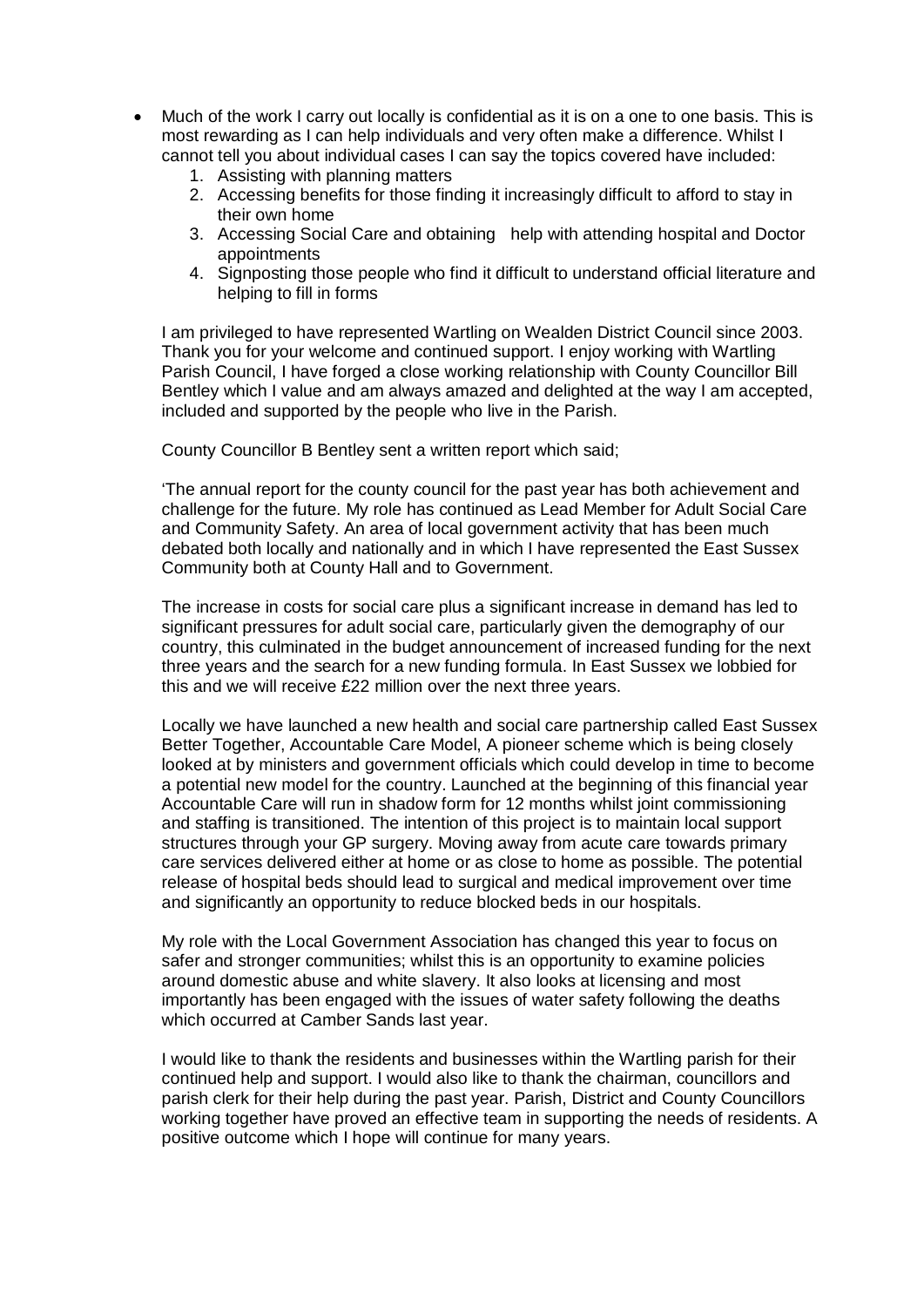### Summary of County Council achievements 2016/17

This summary sets out the some of the key achievements of East Sussex County Council in 2016/17 (up to February 2017) under the four strategic priorities of the Council.

The Council Plan provides further detail of these priorities at: [www.eastsussex.gov.uk/yourcouncil/about/keydocuments/councilplan/default.htm](http://www.eastsussex.gov.uk/yourcouncil/about/keydocuments/councilplan/default.htm) The Council Plan for 2017/18 will be on our website from 1st April 2017.

## Driving economic growth

East Sussex County Council and Skills East Sussex (the county's employment and skills board) were successful in securing funding from the Careers and Enterprise Company for Progress – a new project aimed at equipping people with the skills needed by business and preparing them for the world of work. The project is running between April 2016 and July 2017 and includes work experience for pupils in years 10 and 11, visits to businesses, work readiness programmes, tailored support for young people wishing to access apprenticeships and the STEMfest project, aimed at encouraging students to study science, technology, engineering and maths.

Funding was also secured to allow Business East Sussex – the county's 'growth hub' to continue for two further years. The service is aimed at supporting businesses at all stages of growth, and helps businesses to find all the information, advice and support they need in one place. Since launching in July 2015, the service has engaged with more than 1,100 businesses. More information is available at [www.businesseastsussex.org.uk.](http://www.businesseastsussex.org.uk/) In addition, Locate East Sussex has helped 35 companies start up, relocate or expand in East Sussex during 2016-17.

New computer terminals have been installed at all of the county's 24 libraries, improving the Council's network of free to access PCs and enabling people to use the internet and email, search for jobs and look up a wide range of information. Among those benefitting from the upgrade are users of the IT For You scheme which offers advice and support on using IT to prepare a CV and apply for work. In addition, the library at Seaford is benefitting from a new café, as part of the £6 million Warwick House development.

A number of positive educational results were reported in the summer, including improvements in GCSE and A level results. At Key Stage 1, the percentage of East Sussex pupils achieving the expected standard was higher than the national average in reading, writing and mathematics. At Key Stage 4 our Progress 8 score was +0.04, significantly higher than the national average of -0.03. 87.1% of primary schools are judged to be good or outstanding, an increase of 10.1 percentage points since August 2015. 77.8% of secondary schools and 100% of maintained special schools are good or outstanding against national averages of 77.6% and 93.2% respectively.

East Sussex was awarded £13.2 million from the Government's Local Growth Fund in February 2017, following a bid by the South East Local Enterprise Partnership (SELEP). East Sussex County Council will receive £8.2 million for the East Sussex Strategic Growth Project to create new employment developments in areas including Bexhill and Eastbourne. £5 million has been granted towards a £44 million redevelopment of the Devonshire Park area including a new conference complex. More than 1,000 new jobs are expected to be created as a result.

East Sussex County Council is one of seven local authorities which have agreed to form a partnership called Transport for the South East (TfSE). The vision for this new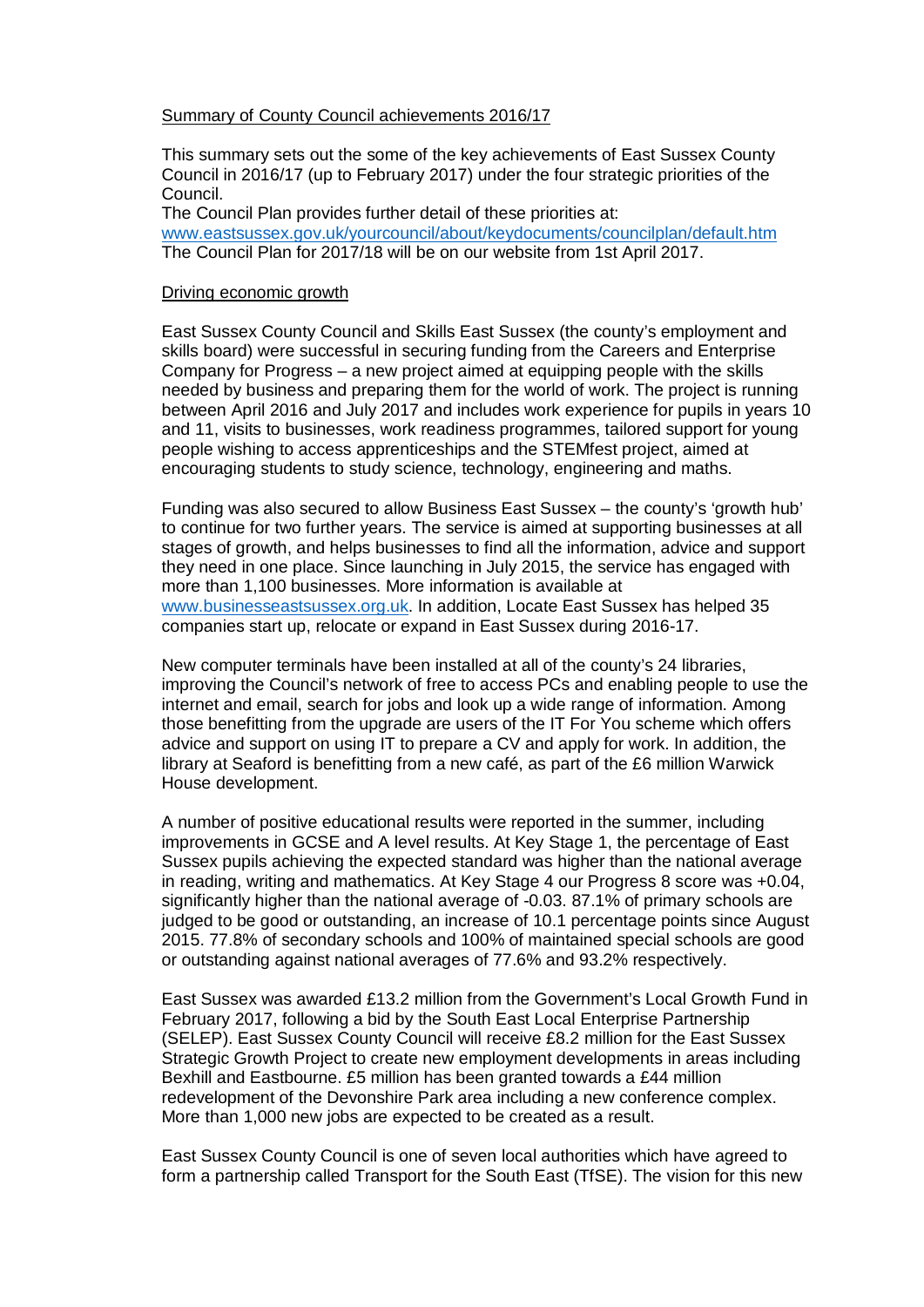body is for strategic transport planning for the whole area, unlocking economic growth and improving lives for residents. To begin with, TfSE will run in shadow form as it develops its strategy and operation, consulting with transport operators, businesses and the public. With government agreement, TfSE could move to full operation from 2019.

A new seven-year contract for the provision of highway services in the county began on 1st May 2016. The contract with Costain CH2M replaced the existing arrangement of three separate contractors being responsible for highways, street lighting and traffic signals.

The new contract has seen the introduction of a new website and online system for people to report highways issues; www.eastsussexhighways.com. In the first 6 months of the contract East Sussex Highways completed over 220 planned road works, 10,000 minor works, laid 64 miles of tarmac, answered 26,000 calls and progressed major works in areas such as Hailsham and Uckfield.

Our e-Sussex project to rollout faster broadband in previously isolated areas has improved access to services, jobs and education. Over 66,000 premises have been connected to improved broadband speeds in the first phase of works and the second phase to connect a further 5,000 of the hardest to reach premises in the county is underway.

### Keeping vulnerable people safe from harm

A new integrated service bringing health visiting and children's centres together was launched in June 2016. The new service aims to help families be self-sufficient in their communities by providing appropriate early intervention and support, and keep children aged 0-5 safe and healthy by providing accessible, comprehensive, high quality services, promoting social inclusion and equality and respecting diversity.

The percentage of court proceedings, to ensure timely decision making about long term care for children, completed within 26 weeks has increased from 22% in April 2016 to 63% in December 2016.

81% of people affected by domestic violence and abuse who have exited the specialist domestic abuse and sexual violence service (Portal) in the first half of 2016/17 say they are more in control of their lives and/or more optimistic about the future. East Sussex County Council supported the 16 Days of Action for the Elimination of Violence Against Women campaign, in November/December 2016. Over the 16 days a range of agencies, groups and individuals came together to work towards ending all forms of violence against women. The Council has been reaccredited as a White Ribbon authority recognising the Council's commitment to work to end violence and abuse and ensure survivors can access help and support.

Trading Standards have exceeded their target of 80 positive interventions for the year, including supporting victims of financial abuse and over 400 delegates have attended workshops run by Trading Standards in 2016/17 so far. Two recent successful prosecutions include one for a rogue trader who preyed on elderly people and another for a company director who duped investors into paying thousands of pounds for worthless franchises.

### Helping people help themselves

Significant progress has been made in delivering East Sussex Better Together (ESBT), the programme led by two local NHS Clinical Commissioning Groups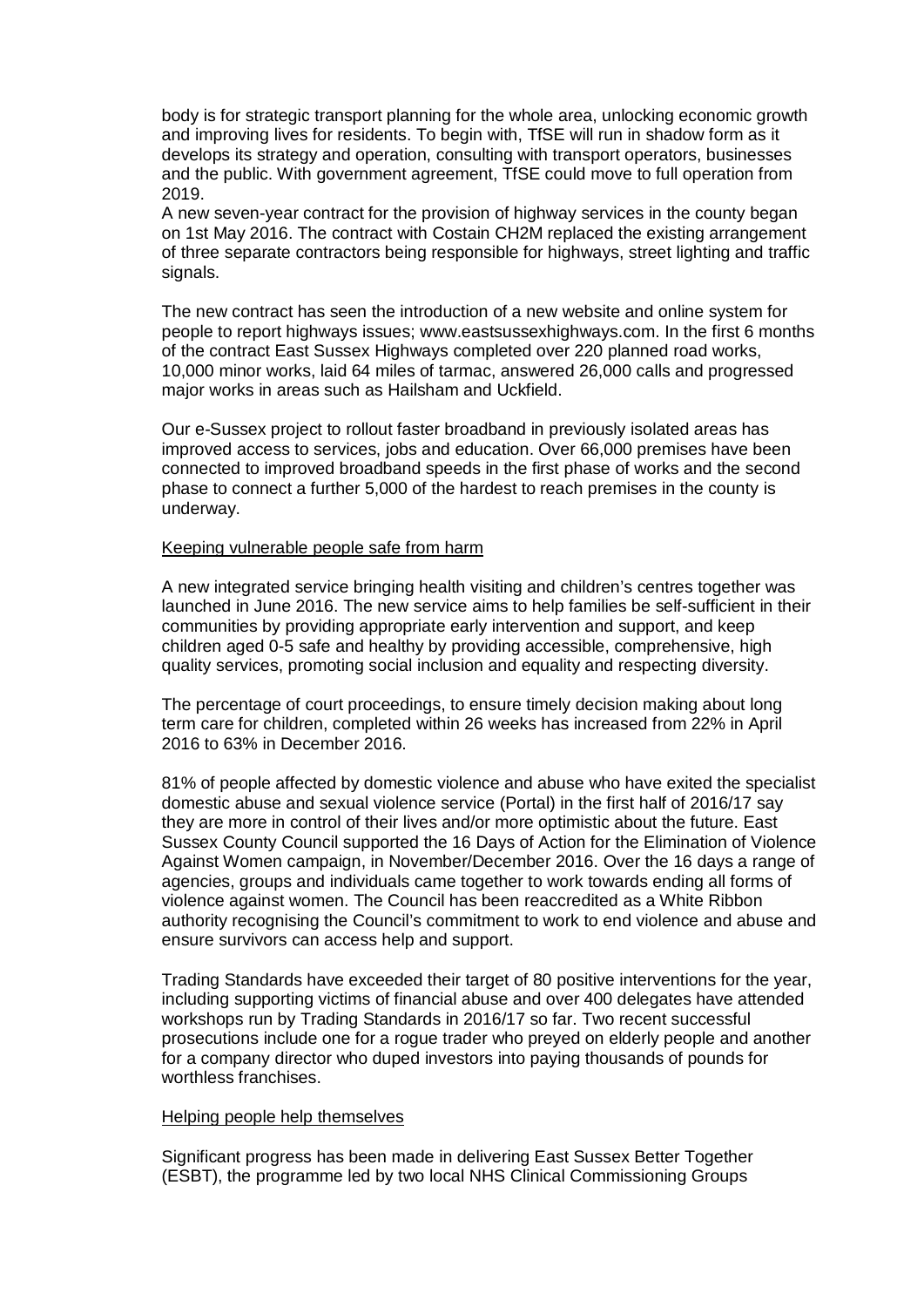(Eastbourne, Hailsham & Seaford CCG and Hastings & Rother CCG) and East Sussex County Council to transform health and social care services. In 2016 for example, six integrated locality based teams of health and care professionals were brought under single management to deliver more cohesive e care, more quickly. We launched nurse-led Crisis Response Teams, helping to prevent unnecessary hospital admissions along with a new frailty service at East Sussex Healthcare NHS Trust to support frail people to live independent and healthy lives out of hospital. In addition, Health and Social Care Connect (HSCC) a new integrated point of contact for adult health and care is receiving 8,000-9,000 enquiries a month.

Between April and December 2016, 100% of working age adults and older people supported by Adult Social Care received self-directed support. 98.2% of new clients who received short-term services to increase their independence made no further request for support. This means that more service users are planning how they want their social care needs met and have more control over their support. In addition in, 2016-17 so far, 2,872 people have been supported by STEPS, which helps people maintain independence within their own homes.

Significant progress has been made in delivering East Sussex Better Together (ESBT), the programme led by two local NHS Clinical Commissioning Groups (Eastbourne, Hailsham & Seaford CCG and Hastings & Rother CCG) and East Sussex County Council to transform health and social care services. In 2016 for example, six integrated locality based teams of health and care professionals were brought under single management to deliver more cohesive care, more quickly. We launched nurseled Crisis Response Teams, helping to prevent unnecessary hospital admissions along with a new frailty service at East Sussex Healthcare NHS Trust to support frail people to live independent and healthy lives out of hospital. In addition, Health and Social Care Connect (HSCC) a new integrated point of contact for adult health and care is receiving 8,000-9,000 enquiries a month.

Between April and December 2016, 100% of working age adults and older people supported by Adult Social Care received self-directed support. 98.2% of new clients who received short-term services to increase their independence made no further request for support. This means that more service users are planning how they want their social care needs met and have more control over their support. In addition in, 2016-17 so far, 2,872 people have been supported by STEPS, which helps people maintain independence within their own homes.

We took part in a national survey of carers sending surveys to 953 carers in East Sussex and receiving 535 responses. 73.9% of respondents said they were either extremely, very or quite satisfied with the support they receive from Adult Social Care, an improvement from 72.6% reported in 2014/15.

Public Health has been leading a programme of work to tackle the health effects of cold homes. Work included training frontline professionals to enable them to identify people living in cold homes and refer them onto appropriate services. 374 referrals to the Winter Home Check were made between October and December 2016. Public Health also developed a Stay Well this Winter campaign and helped to develop a Locally Enhanced Service for GP staff to help them identify patients at risk of fuel poverty.

### Making the best use of our resources

The Council's budget and Council Plan for 2017/18 were approved at the meeting of Full Council on the 7th February 2017. The budget includes spending of £365 million